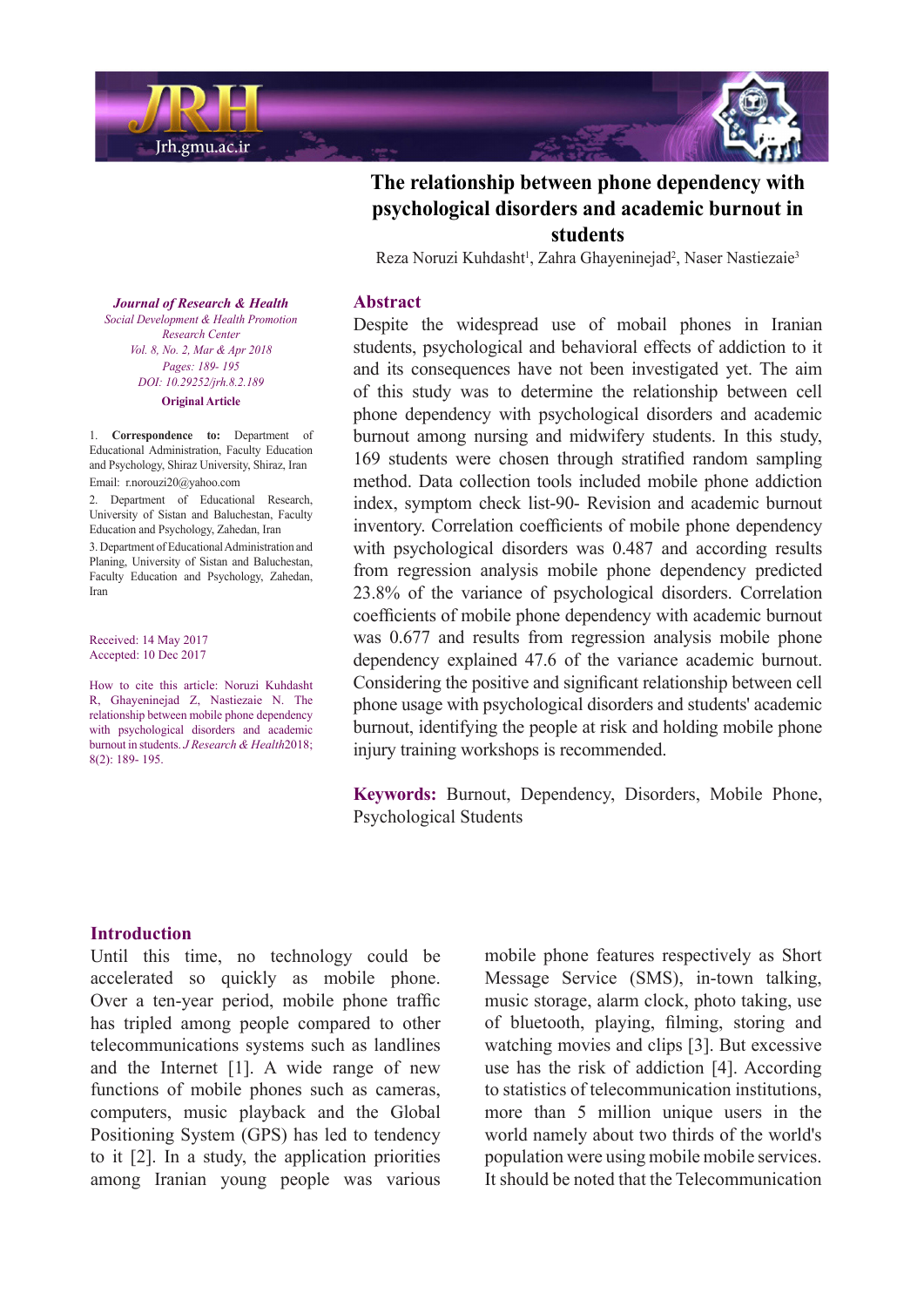Institute predicts that by 2020 the number of mobile subscribers in India will grow to 310 million and the number of mobile users will increase from  $5$  billion to  $5.7$  billion people worldwide [5] In Switzerland, almost 90% of the people have mobile [6]. Statistics in Iran indicate that the penetration rate of Subscriber Identification Module (SIM) cards over the past 10 years has been raised from 46.8 percent in 2007 to 193.76 percent at the end of 2016. Currently, 33 million and 246 thousand and 69 subscribers use mobile mobiles internet  $[7]$ . This addiction leads to the emergence of problems related to mental health [8]. Addiction to mobile phone is a kind of impulsive behavior in using mobile phone that, the use by a person not only has a sense of relief; but requires more use and turning to more advanced phones and in the case of deprivation causes isolation [9]. Detection of mobile phone addiction is not easy such as alcoholism  $[10]$ . The signs of this addiction are regular and frequent checks of received messages, a sense of unrest in the case of no response to phone or message sent, constant need to buy the latest model phones with newer facilities each month and the need to communicate, being informed of events and being available to others [11]. Addicted people have the feelings of depression, loss and loneliness without mobile phone [12]. The empirical findings support a negative impact of excessive use of mobile phone on the physical and psychological health of the users [13]. If addicts do not have the mobile phone so they would have the feeling of depression, defeat and loneliness. Sometimes their job and life are disturbed due to repeated calls, text messages, surf the Web and online chats [14].

Mobile dependence has three symptoms of disruption of life, endure deprivation, and force-insist to use mobile phone. A) Disruption of life: sometimes work and live of mobile phone addicts are disrupted through repeated calls, text messages, surfing the web and online chats  $[10]$ . These people often sacrifice their sleep for communication and forget about eating and exercising. There are some reports of deaths during the use of the Internet caused

by a heart attack, which can be due to physical disorders such as sleep, sedentary and suicidal behavior due to Internet addiction and due to stress. Unfortunately, mobile phone and Internet addiction can lead to ignoring the family relationships, breakdown of social relationships, educational downturns, job problems and high expenditures for using it, which can be economically problematic  $[15]$ . Endurance deprivation; the Internet addiction disorder is included in the subset of impulse control disorders. These people do not have resistance to impulses, emotions or temptations that are harmful to them or to others, but they may consciously resist the impetus  $[16]$ . The deprivation is the negative physiological and psychological response to the lack of use of mobile phones in the person's behavior, which if the person is not able to withstand this deprivation and it results in loss of control and excessive and repetition use of the mobile phone [14]. Another consequence of deprivation is depression and disappointment so that, whenever something causes the person to be deprived of the mobile phone or limits his access to the internet, he or she feels depressed insist: It means feeling the need for more use or anxious and frustrated  $[17]$ . C) Forceof the internet and mobile in order to achieve satisfaction. unsuccessful efforts to control. cut back or stop internet use, restlessness, irritability, depression when using the internet is interrupted, explaining and trying to show the time of using the internet is low are some of the symptoms of persist and force in excessive use of the internet and mobile phones. If addicted people do not use mobile phones, the feel depressed, defeat and lonely [10]. Mental health not merely includes the absence

of mental disorders but also includes features of improvement and development of the mental health status [18]. Students with psychological disorders experience problems related to education, such as concentrating problems, distractibility, and inappropriate behavior, lack of social skills, helplessness, impulsivity behavior and anxiety [19]. Due to stressing factors such as clinical setting, having compact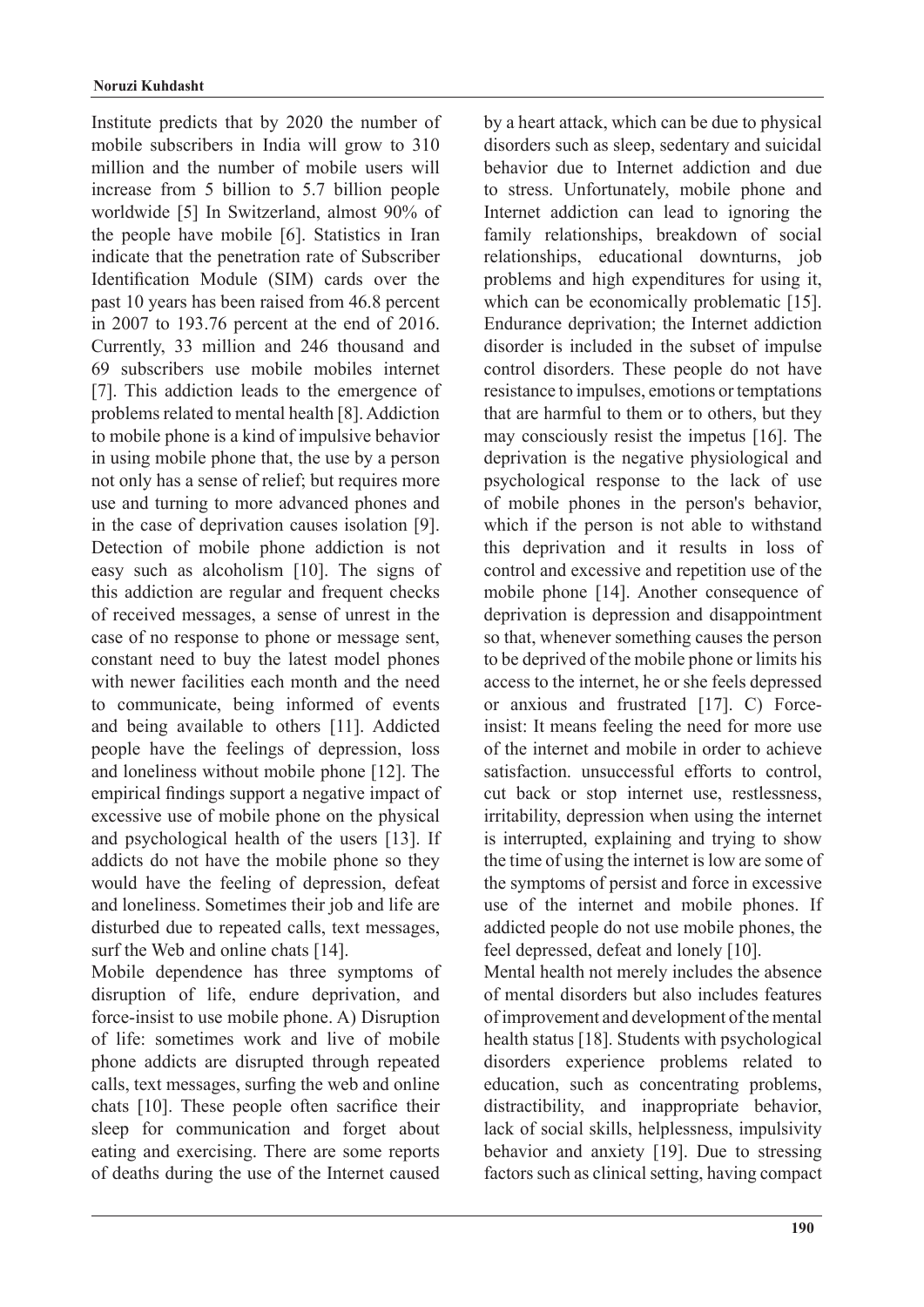courses in training courses medical students are at risk for mental and emotional disorders more than other students and thus have less general health compared to non-medical students [20].

A cademic burnout can be defined as a combination of fatigue from assignments, pessimism toward school and feelings of inadequacy in education  $[21]$ . Due to assignments such as quizzes, articles; presentations students are somehow practitioners and are prone to burnout  $[22]$ . Students who have academic burnout usually experience symptoms such as: enthusiastic about the curriculum, reluctance to attend regular classes, non-participation in classroom activities, absence and feelings of meaninglessness and incompetence in learning curriculum [23]. The aim of this study was to determine the relationship between dependence on mobile phones with psychological disorders and academic burnout in nursing and midwifery students of Zahedan.

# **Method**

This study is correlation. The population includes undergraduate students at school of nursing and midwifery. Zahedan university of medical sciences in 2016-2017 that 169 students  $(71)$  boys and 98 girls) were selected as the samples with stratified (in terms of gender and field of study) - random sampling method and on the basis of Cochran sampling formula.

Three questionnaires were used to collect information<sup>.</sup>

*Mobile phone addiction index:* A self-report instrument was developed by Koo in 2009 [24]. Inventory measures the dependence on the mobile phone in the form of 20 items and 3 factors deprivation enduring (items  $1$  to  $7$ ). life  $dys$  function (items  $8$  to 13) and force-insist (items  $14$  to  $20$ ). Each of the items has four options of very high, high, low and very low scored from  $1 = \text{very low to } 4 = \text{very high.}$  The reliability was reported Cronbach's coefficient  $of 0.92$  [24].

Symptom check list-90-revision: This consists of 9 items: Somatization, obsession, interpersonal sensitivity, depression, anxiety, hostility, and phobia, paranoid and psychotic thoughts. Answers provided to each of the test materials

are classified on a 5-degree scale "no", "rarely", "somewhat", "high", and "strongly" with a minimum score of zero for "no" and maximum score of four for " high". Higher test score in 9-item subscales and in total is a sign of psychological disorders. This test has been used frequently to assess the extent of psychopathology in Iranian different populations. In surveys conducted in Iran to assess the reliability and validity of SCL 90 R this questionnaire is based on reliability and validity acceptable  $[25-26]$ . The validity of the questionnaire was as follows: Somatization 0.49, obsession 0.36, interpersonal sensitivity 0.43, depression 0.44, anxiety 0.47, hostility  $0.42$ , phobia $0.34$ , paranoid  $0.37$  and psychotic thoughts  $0.39$  [27]. The reliability of the questionnaire is as follows through Cronbach's alpha: Somatization  $0.9$ , obsession  $0.89$ , interpersonal sensitivity  $0.87$ , depression 0.92, anxiety 0.88, hostility 0.79, phobia 0.79, paranoid  $0.75$  and psychotic thoughts  $0.82$ [27]. The reliability with test-retest was reported 0.94 [25].

Academic burnout *inventory*: This inventory is developed by Bresó et al. and studies academic burnout with 15 items and three components of academic fatigue (5 items). educational apathy (4 items) and academic failure (6 items). Participants will be asked to identify their answer on a 7-point Likert spectrum from never = 0 to always =  $6$  [28]. In the study conducted by Hosseinpur et al. the Cronbach's alpha calculated for the whole questionnaire is 0.85 and for components of academic fatigue, educational apathy and academic failure, of  $0.72$ ,  $0.82$  and  $0.71$  are respectively obtained [29].

In this study the content validity was used to determine the validity of the questionnaire so the questionnaires were confirmed by university professors. Cronbach's alpha coefficient was used to determine the reliability that the coefficients obtained for questionnaires of cell mobile dependence; psychological disorders and academic burnout were  $0.78$ ,  $0.81$  and  $0.73$  respectively. Methods were such that after determining the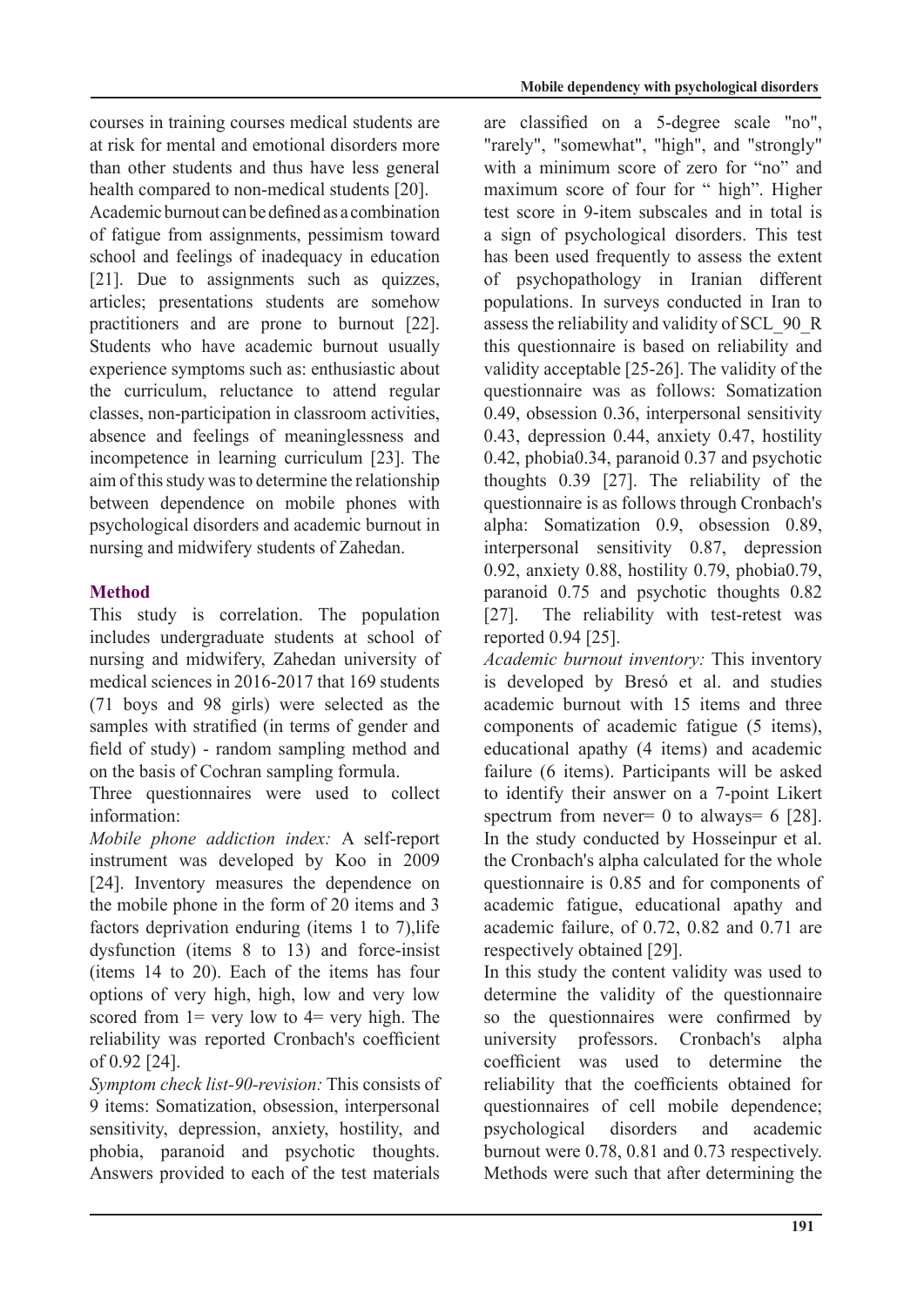sample size, the data were collected by direct referring to the school by interviewers so that interviewers visit the school environment and distributed questionnaires among the students randomly and questionnaires were collected after completion. The students were included with informed consent. The questionnaire was completely anonymously and participants were assured that their information is confidential and any time they can be excluded. Questionnaires are completed between 15 to 20 minutes. Data were analyzed by using Pearson correlation coefficient and multiple regression analysis with SPSS-21.

#### **Results**

In this study, 169 undergraduate students from the Faculty of Nursing and Midwifery of Zahedan University of Medical Sciences were studied through questionnaires that 71 males  $(42.01\%)$  and 98 female  $(57.99\%)$ , 34 married  $(20.11\%)$  and 135 single  $(790.89\%)$ , 68 nursing students  $(40.23\%)$ , 56 midwifery students  $(33.13%)$  and 45 operating room students  $(26.62\%)$  were included.

To determine the relationship of dependency on mobile phone with psychological disorders the Pearson correlation coefficient was used in the first step the findings are reported in Table 1.

| Variable                           |       |       | Endure<br>deprivation |       | Disruption of life |       | Force-insist |       | The overall<br>dependency on<br>mobile phone |       |
|------------------------------------|-------|-------|-----------------------|-------|--------------------|-------|--------------|-------|----------------------------------------------|-------|
|                                    | М     | Sid   | $\mathbf{r}$          | P     | r                  | P     | r            | P     | r                                            | P     |
| Aggression                         | 11.02 | 4.68  | 0.283                 | 0.000 | 0.152              | 0.049 | 0.205        | 0.007 | 0.269                                        | 0.000 |
| Anxiety                            | 16.99 | 6.04  | 0.376                 | 0.000 | 0.324              | 0.000 | 0.366        | 0.000 | 0.446                                        | 0.000 |
| Obsession                          | 19.06 | 5.32  | 0.321                 | 0.000 | 0.276              | 0.000 | 0.303        | 0.000 | 0.376                                        | 0.000 |
| Interpersonal sensitivity          | 18.30 | 5.62  | 0.222                 | 0.004 | 0.240              | 0.002 | 0.273        | 0.000 | 0.309                                        | 0.000 |
| Deepening<br>hypochondria          | 19.43 | 6.03  | 0.17                  | 0.027 | 0.173              | 0.025 | 0.171        | 0.026 | 0.213                                        | 0.005 |
| Psychosis                          | 16.92 | 6.34  | 0.237                 | 0.002 | 0.277              | 0.000 | 0.280        | 0.000 | 0.330                                        | 0.000 |
| Paranoia                           | 15.65 | 5.18  | 0.185                 | 0.016 | 0.199              | 0.010 | 0.146        | 0.058 | 0.215                                        | 0.005 |
| Depression                         | 19.74 | 7.82  | 0.237                 | 0.002 | 0.217              | 0.005 | 0.427        | 0.000 | 0.386                                        | 0.000 |
| Fear                               | 12.34 | 5.71  | 0.309                 | 0.000 | 0.244              | 0.001 | 0.341        | 0.000 | 0.384                                        | 0.000 |
| Psychological disorders<br>(total) | 149.5 | 35.71 | 0.383                 | 0.000 | 0.348              | 0.000 | 0.427        | 0.000 | 0.487                                        | 0.000 |

Table 1 Correlation coefficients of dependence on mobile phones with psychological disorders

Based on the results of Table 1, there is a significant positive correlation between the dependence on the mobile phone and its components with psychological disorders  $(p<0.01)$ . In the second stage, multiple regressions were used to predict psychological disorders based on components of mobile phone dependency that the findings have been reported in Table 2.

**Table 2** Summary of regression analysis to predict psychological disorders based on the *components of mobile phone dependency* 

|                                                    |       | Non-standard factors | Standard factors | T     |       |
|----------------------------------------------------|-------|----------------------|------------------|-------|-------|
|                                                    | В     | Std. Error           | Beta             |       | Sig   |
| Endure deprivation                                 | 2.466 | 0.936                | 0.207            | 2.635 | 0.009 |
| Disruption of life                                 | 1.999 | 1.141                | 0.140            | 1.752 | 0.082 |
| Force-insist                                       | 2.401 | 0.782                | 0.258            | 3.069 | 0.003 |
| $R = 0.488$ $R^2 = 0.238$ $F = 17.186$ Sig = 0.000 |       |                      |                  |       |       |

Based on the regression model, the determination coefficient  $(R^2)$  is equal to 0.238 which means that the components of mobile dependency explain  $23.8\%$  of the variance of psychological disorders. Also, the findings show that among the

insist with  $\beta(0.258)$  and endure deprivation components of mobile dependency, the forcewith  $\beta(0.207)$  were the most probable predictor of psychological disorders among students  $(p<0.01)$ .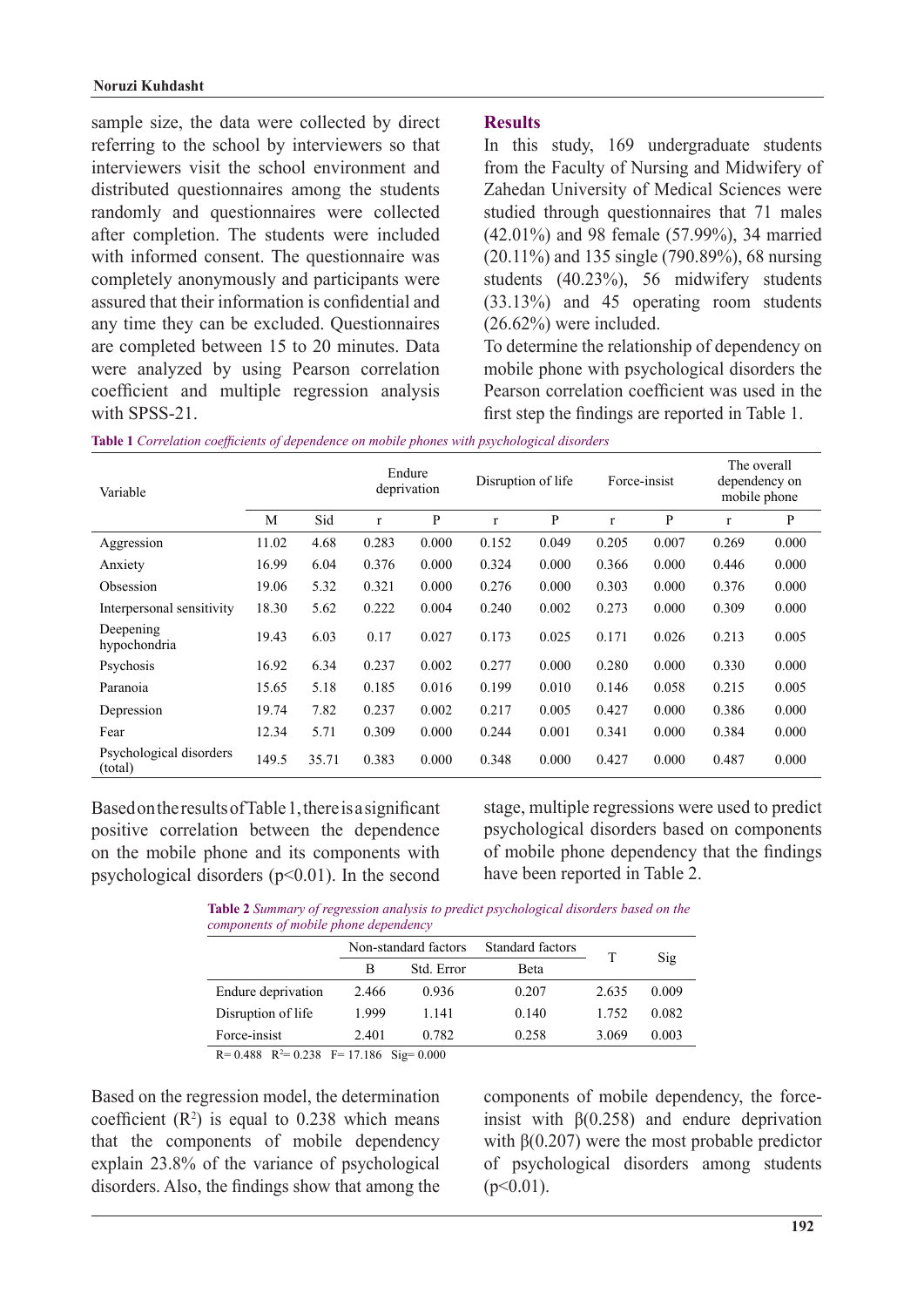To determine the relationship of mobile phone dependency and academic burnout in the first stage, the Pearson correlation coefficient was used that the findings have been reported in Table 3.

| Variable                    |       |      | Deprivation<br>endure |       |       | Disruption of life |       | Force-insist |       | Total dependence<br>on mobile phone |  |
|-----------------------------|-------|------|-----------------------|-------|-------|--------------------|-------|--------------|-------|-------------------------------------|--|
|                             | M     | Sid  |                       | P     |       | P                  |       | P            |       | D                                   |  |
| Academic fatigue            | 14.63 | 3.55 | 0.221                 | 0.004 | 0.291 | 0.000              | 0.798 | 0.000        | 0.594 | 0.000                               |  |
| Academic apathy             | 17.07 | 2.37 | 0.103                 | 0.183 | 0.788 | 0.000              | 0.295 | 0.000        | 0.455 | 0.000                               |  |
| Academic failure            | 17.07 | 2.37 | 0.708                 | 0.000 | 0.095 | 0.218              | 0.211 | 0.006        | 0.423 | 0.000                               |  |
| Academic burnout<br>(total) | 53.26 | 6.29 | 0.449                 | 0.000 | 0.500 | 0.000              | 0.647 | 0.000        | 0.677 | 0.000                               |  |

**Table 4** Summary of regression analysis to predict academic fatigue based on the components of *dell* phone dependency

|                    |       | Non-standard factors | Standard factors |         |       |
|--------------------|-------|----------------------|------------------|---------|-------|
|                    | В     | Std. Error           | Beta             |         | Sig   |
| Endure deprivation | 0.304 | 0.137                | 0.145            | 2.219   | 0.028 |
| Disruption of life | 0.522 | 0.167                | 0.207            | 3 1 2 6 | 0.002 |
| Force-insist       | 0.779 | 0 1 1 4              | 0.474            | 6.806   | 0.000 |

 $R = 0.69$   $R^2 = 0.476$   $F = 49.871$  Sig = 0.000

Based on the results of Table 3, there is a significant positive correlation between the dependence on the cell phoneand its components with academic fatigue  $(p \le 0.01)$ . In the second stage, multiple regressions were used to predict academic fatigue based on components of mobile phone dependency that the findings have been reported in Table 4.

Based on the regression model, the determination coefficient  $(R^2)$  is equal to 0.476 which means that the components of mobile dependency explain  $47.6%$  of the variance of academic burnout. Also, the findings show that among the components of mobile dependency, the force-insist with  $\beta(0.474)$  and disruption of life with  $\beta(0.207)$  and endure deprivation with  $\beta$ (0.145) were the most probable predictor of academic burnout among students  $(p \le 0.01)$ .

# **Discussion**

The results showed there is a significant positive relationship between the dependence on mobile phone and psychological disorders and dependence on mobile phone explains  $23.8\%$  of the variance of students' psychological disorders. In explaining these findings it can be said that students who increase the hours of mobile phone use and spend more time for web-browsing, chat, etc. may have feelings such as loneliness,

depression because they spend their time on the internet and loneliness and anxiety and guilt due to waste their time and in general with increasing use of mobile phone score of psychiatric indices increases. Roberts et al. found significant relationship between symptoms of addiction to mobile phone and depression [30]. Also the results showed a positive correlation between depression and anxiety and the number of SMS messages sent per day and loss of control and social anxiety [31].

Study of Amidtaher et al showed that there is a significant relationship between anxiety and the use of mobile phone [32]. Excessive Mobile phone use reduces social interactions and creates feelings of loneliness [33]. Based on other studies, the problematic use of mobile phone is positively correlated with aggression. smoking, suicide, low self-esteem at all ages and both genders [12]. According to Kajbaf et al. internet addiction is significantly correlated with depression, hypochondriasis, anxiety, obsession, interpersonal sensitivity, the fear and paranoia, and also the overall symptoms index  $[26]$ . In general, health complaints such as fatigue, stress, and anxiety and sleep disorders in people who regularly use mobile phone are more than those who rarely use [29]. Another finding of this study showed that there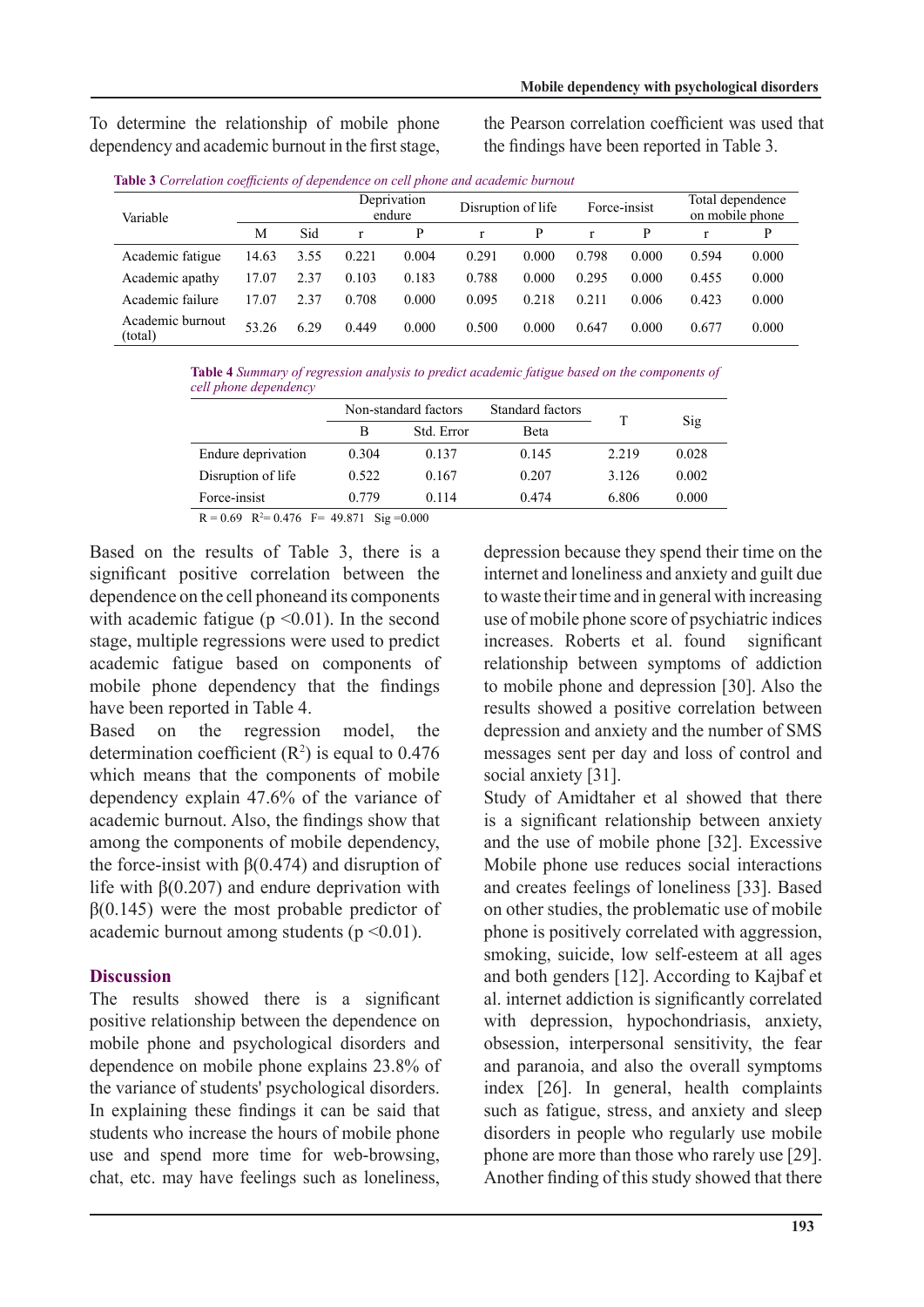is a significant positive relationship between the dependence on mobile phone and academic burnout and dependence on mobile phones explains 47.6 percent of the variance of students' academic burnout. In explaining these findings, it can be said that students with excessive mobile phone use compared with students who have less mobile use, assign shorter time to study and homework and even while doing homework their concentration is on the mobile phone. The result will be less accuracy on the material which results in feeling more academic burnout. The relationship between dependence on mobile and academic burnout has been proven in previous studies. Findings from other studies show that there is positive significant relationship between dependence on mobile phone and increasing unhealthy relations and reduce motivation and academic achievement [34-36]. The overuse and misuse of mobile phone create major problems in personal, social and academic fields [37].

### **Conclusion**

In general, the results of this study indicate that having a mobile phone for a long time causes higher mobile phone use in the students and will be a replacement for their meetings with family to-face communication reduces mental health. and friends and therefore the absence of face-The long-term use of mobile phones causes that this group of students devote less time to study lessons and therefore they experience academic burnout. Thus, according to the results of this study it is required to design and implement appropriate interventions to check and reduce dependence on mobile phone at the Faculty of Nursing and Midwifery. It is recommended for teachers in life skills courses to consider individual pathology and social dependence on their mobile phone. It also recommended for manager of school's extra-curricular and cultural program to hold educational workshops in addiction to mobile phones and problems and sectional characteristic, while mobile phone issues. The limitation of this study is its crossdependency and its resulting consequences need more continuous and long term studies to be able to identify the relationship between this disorder with the psychological disorders and academic burnout.

# **Contribution**

Study design: NN, RNK, ZGh Data collection and analysis: NN, RNK, ZGh Manuscript preparation: NN, RNK, ZGh

# **Acknowledgments**

The authors gratefully acknowledge the all participants whom cooperated in this survey. Hereby thank all those who cooperated with us in conducting this study, specially the students participated in this are appreciated

### **Conflict of Interest**

"The authors declare that they have no competing interests."

# **Funding**

The author(s) received no financial support for the research, authorship and/or publication of this article

## **References**

1- Bellina L, Missoni E. Mobile cell-phones (M-phones) in telemicroscopy: increasing connectivity of isolated laboratories. *Diagn Pathol* 2009; 4(19): 1-4.

2- Takao M, Takahashi S, Kitamura M. Addictive personality and problematic mobile phone use. Cyberpsychol Behav2009; 12(5): 501-07.

3- Kosari M, Javadi Yegane MR, Kheyrkhah T. Mobile application for Iranian users, with an emphasis on using and satisfaction theory. Culture and Communication Studies<sub>2006</sub>; 2(7): 205-26.

4- De-Sola Gutiérrez J, Rodríguez De Fonseca F, Rubio G. Cell-phone addiction: a review. Front Psychiatry 2016;  $7: 175.$ 

6- Billiex J, Vander der Linden M, Rochat L. The role of impulsivity in actual and problematic use of the mobile phone. Appl Cogn Psychol2008; 22(9): 1195-210.

8- Kwon Y, Paek K. The influence of smartphone addiction on depression and communication competence among college students. *Indian J Sci Technol* 2016; 9(41): 1-8.

9- Jenaro C, Flores N, Gomez M, Gonzlez-Gil F, Caballo C. Problematic internet and cell-phone use: psychological, behavioral, and health correlates. Addict Res Theory 2007; 15(3): 309-20.

10- Rutland JB, Sheets T, Young T. Development of a scale to measure problem use of short message service: the